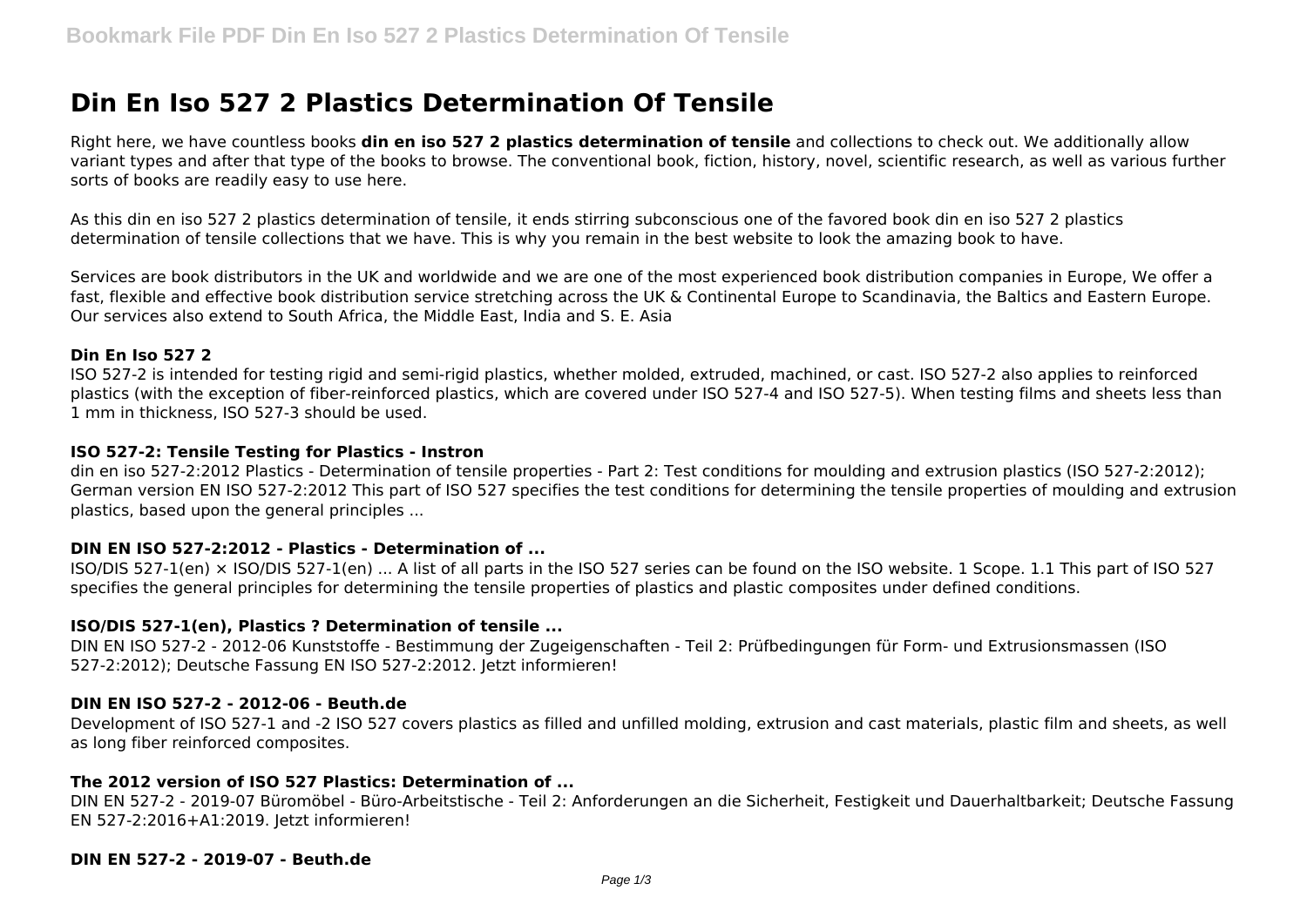This is used especially in ISO 527-2. — Nominal strain and especially nominal strain at break will be determined relative to the gripping distance. Nominal strain in general will be calculated as crosshead displacement from the beginning of the test,

# **Plastics — Determination of tensile properties**

ISO 527-1/-2, 2012 04.10.2016 BM-fz 1 Menu End DIN EN ISO 527 Kunststoffe: Bestimmung der Zugeigenschaften Helmut Fahrenholz Ulm, Oktober 2016

# **DIN EN ISO 527 Kunststoffe: Bestimmung der Zugeigenschaften**

din en iso 527-2-2012 חחר 2012-06-01 חחרו חחרו חחרות a31 חחרותה 83.080.01 חחרות de-din חחרו iso 293 iso 294-1 iso 295 iso 527-1-2012 iso 10724 iso 11403-3 <a>p>
<a>[I</a> din en iso 527-2-2010</a> din en iso 527-2-2010</a>

## **DIN EN ISO 527-2-2012 <u>NNA. ANNIBILA</u>. 2012 PRESENTENT ON EN ISO 527-2-2012** ISO 527 TPlastics - Determination of flexural properties JIS K7161 TOOO - JOOO DOOD DOOD プラスチックなどの樹脂材料の機械的特性を取得するための、引張強度試験方法およびその計測装置精度などが規定されています。

# **ISO527 JIS K7161 TENERATION IN 1999 : HONOROL**

(ISO 527-2:2012). Plastics - Determination of tensile properties - Part 2: Test conditions for moulding and extrusion plastics (ISO 527-2:2012) Plastiques - Détermination des propriétés en traction - Partie 2: Conditions d'essai des plastiques pour moulage et extrusion (ISO 527-2:2012)

# **UNE-EN ISO 527-2:2012 Plásticos. Determinación de las ...**

PN-EN ISO 527-2:2012 - wersja polska; PN-EN ISO 527-2:2012 - wersja polska. Bez VAT: 69,20 PLN Z VAT: 85,12 PLN . Tworzywa sztuczne -- Oznaczanie właściwości mechanicznych przy statycznym rozciąganiu -- Część 2: Warunki badań tworzyw sztucznych przeznaczonych do różnych technik formowania ...

## **PN-EN ISO 527-2:2012 - wersja polska**

DIN EN 527-2 Office furniture - Work tables - Part 2: Safety, strength and durability requirements (includes Amendment A1:2019) standard by DINadopted European Standard, 07/01/2019. View all product details

## **DIN EN 527-2 - Techstreet**

The cutting-die unit "DIN EN ISO 527-2 Typ 1A" consists of a cutting blade and spring-loaded down holders. The cutting blade is made of powdermetallurgic knife steel and thereby guarantees an extreme lifetime. The blade is transversally sharpened on both sides, which results in vertical cut lines of an exact specimen cross section.

## **DIN EN ISO 527-2 Typ 1A - Q-tec GmbH**

DIN EN ISO 527 -2 Plastics - Determination of tensile properties. Test conditions for molding and extrusion plastics DIN EN ISO 527 -3 Plastics - Determination of tensile properties. Test conditions for films and sheets

## **Tension**

DIN EN ISO 527-2 Plastics - Determination of tensile properties - Part 2: Test conditions for moulding and extrusion plastics (ISO 527-2:2012) Kunststoffe - Bestimmung der Zugeigenschaften - Teil 2: Prüfbedingungen für Form- und Extrusionsmassen (ISO 527-2:2012)